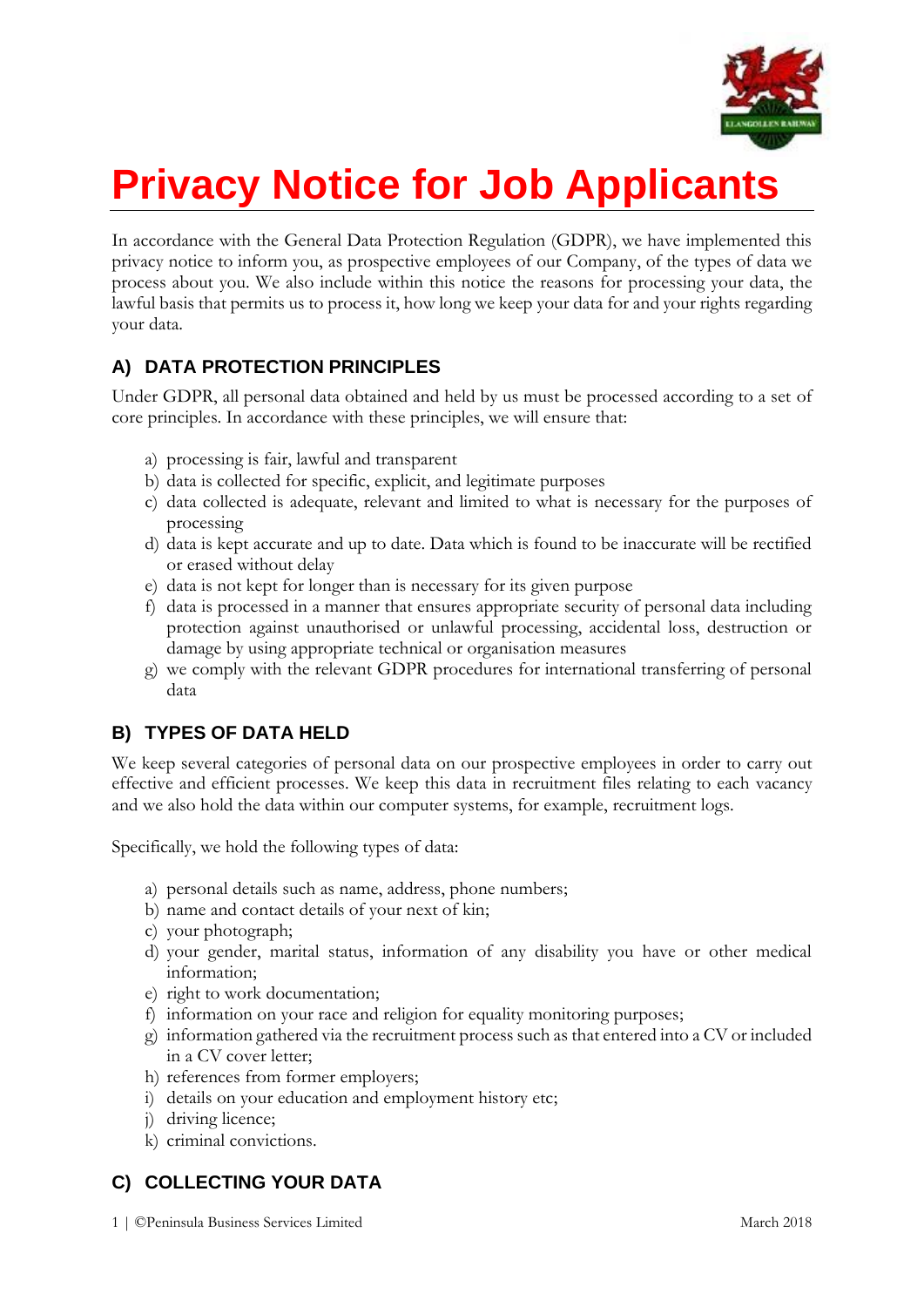You provide several pieces of data to us directly during the recruitment exercise.

In some cases, we will collect data about you from third parties, such as employment agencies, former employers when gathering references or credit reference agencies.

Should you be successful in your job application, we will gather further information from you, for example, your bank details and next of kin details, once your employment begins.

# **D) LAWFUL BASIS FOR PROCESSING**

The law on data protection allows us to process your data for certain reasons only.

The information below categorises the types of data processing we undertake and the lawful basis we rely on.

| Activity requiring your data                     | Lawful basis             |
|--------------------------------------------------|--------------------------|
| Carrying out checks in relation to your right to | Legal obligation         |
| work in the UK                                   |                          |
| Making reasonable adjustments for disabled       | Legal obligation         |
| employees                                        |                          |
| Making recruitment decisions in relation to      | Our legitimate interests |
| both initial and subsequent employment e.g.      |                          |
| promotion                                        |                          |
| Making decisions about salary and other          | Our legitimate interests |
| benefits                                         |                          |
| Making decisions about contractual benefits to   | Our legitimate interests |
| provide to you                                   |                          |
| Assessing training needs                         | Our legitimate interests |
| Dealing with legal claims made against us        | Our legitimate interests |
| Preventing fraud                                 | Our legitimate interests |

# **E) SPECIAL CATEGORIES OF DATA**

Special categories of data are data relating to your:

- a) health
- b) sex life
- c) sexual orientation
- d) race
- e) ethnic origin
- f) political opinion
- g) religion
- h) trade union membership
- i) genetic and biometric data.

We carry out processing activities using special category data:

- a) for the purposes of equal opportunities monitoring
- b) to determine reasonable adjustments

Most commonly, we will process special categories of data when the following applies: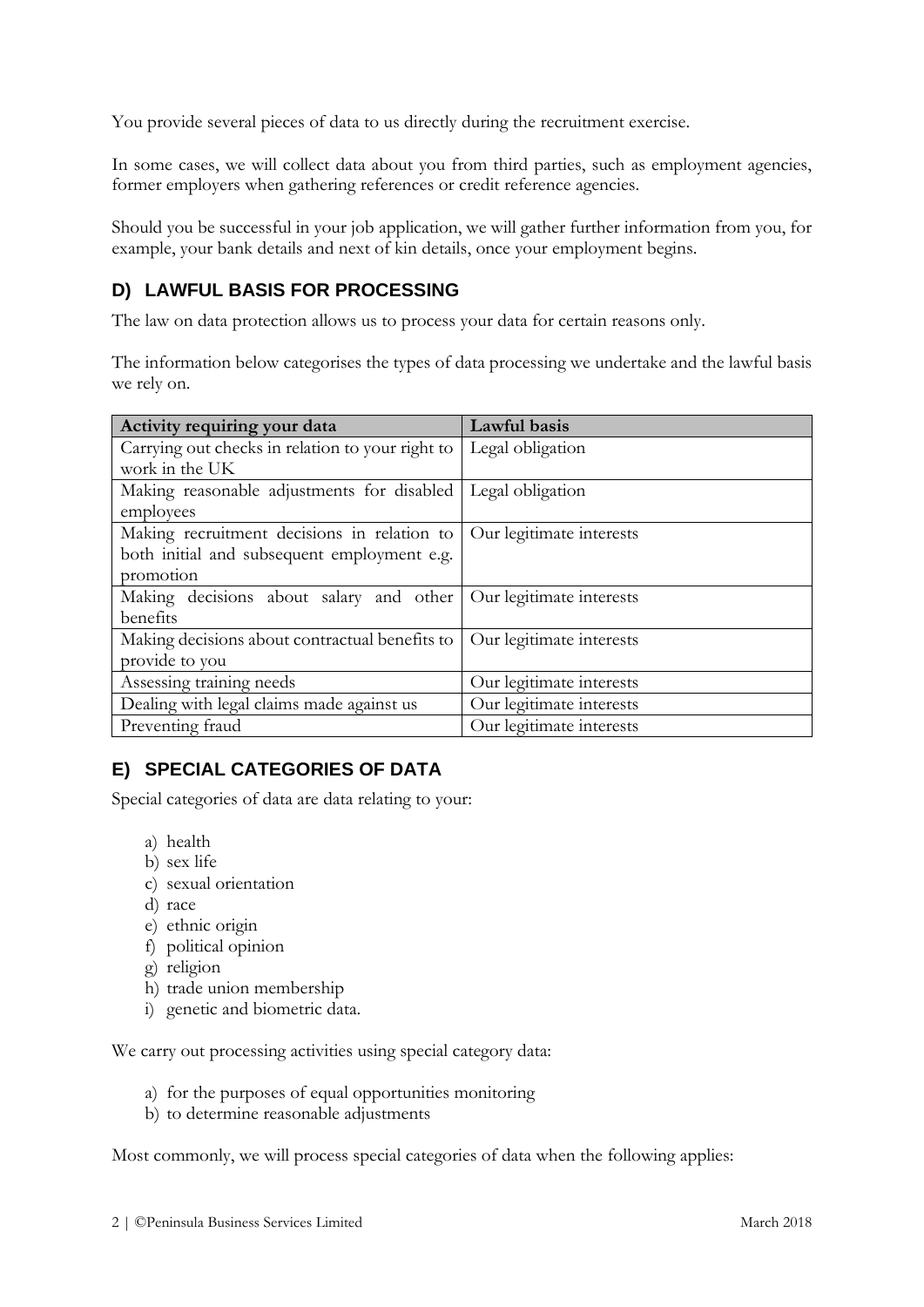- a) you have given explicit consent to the processing
- b) we must process the data in order to carry out our legal obligations
- c) we must process data for reasons of substantial public interest
- d) you have already made the data public.

## **F) FAILURE TO PROVIDE DATA**

Your failure to provide us with data may mean that we are unable to fulfil our requirements for entering into a contract of employment with you. This could include being unable to offer you employment, or administer contractual benefits.

#### **G) CRIMINAL CONVICTION DATA**

We will only collect criminal conviction data where it is appropriate given the nature of your role and where the law permits us. This data will usually be collected at the recruitment stage, however, may also be collected during your employment. We use criminal conviction data to determine your suitability, or your continued suitability for the role. We rely on the lawful basis of our legitimate interests to process this data.

#### **H) WHO WE SHARE YOUR DATA WITH**

Employees within our company who have responsibility for recruitment will have access to your data which is relevant to their function. All employees with such responsibility have been trained in ensuring data is processing in line with GDPR.

Data is shared with third parties for the following reasons:

We may share your data with third parties as part of a Company sale or restructure, or for other reasons to comply with a legal obligation upon us. We have a data processing agreement in place with such third parties to ensure data is not compromised. Third parties must implement appropriate technical and organisational measures to ensure the security of your data.

We do not share your data with bodies outside of the European Economic Area.

## **I) PROTECTING YOUR DATA**

We are aware of the requirement to ensure your data is protected against accidental loss or disclosure, destruction and abuse. We have implemented processes to guard against such.

## **J) RETENTION PERIODS**

We only keep your data for as long as we need it for, which, in relation to unsuccessful candidates, is six months to a year.

If your application is not successful and we have not sought consent or you have not provided consent upon our request to keep your data for the purpose of future suitable job vacancies, we will keep your data for six months once the recruitment exercise ends.

If we have sought your consent to keep your data on file for future job vacancies, and you have provided consent, we will keep your data for nine months once the recruitment exercise ends. At the end of this period, we will delete or destroy your data, unless you have already withdrawn your consent to our processing of your data in which case it will be deleted or destroyed upon your withdrawal of consent.